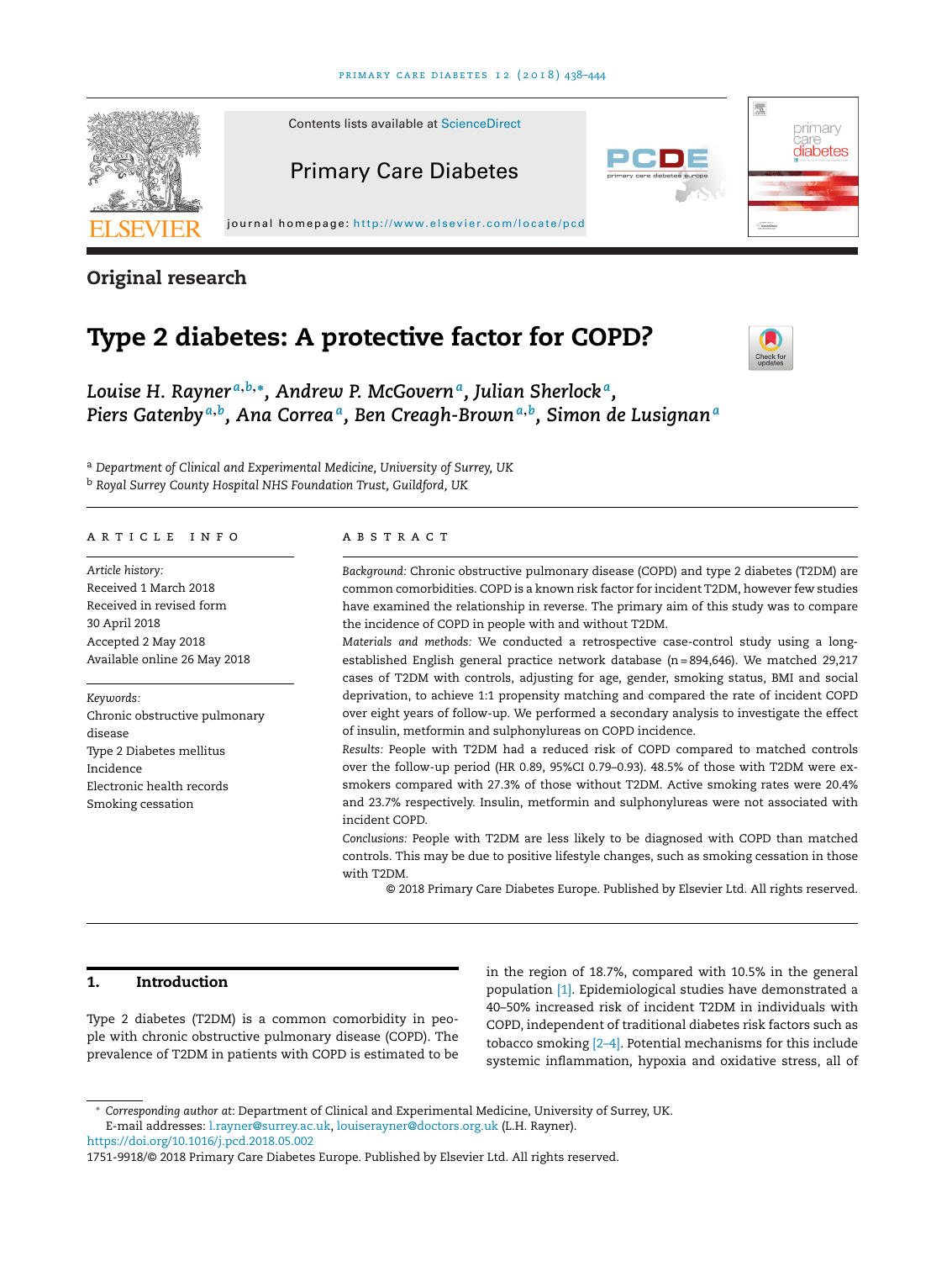which have been shown to induce dysglycaemia [\[4\],](#page-5-0) along-side the diabetogenic effect of corticosteroid treatment [\[5\].](#page-5-0) The association between COPD and components of the metabolic syndrome, including T2DM, have led some experts to consider COPD as a chronic systemic inflammatory syndrome and not exclusively a respiratory pathology [\[6\].](#page-5-0)

However, comparatively few studies have examined the relationship in reverse; that is to explore whether the incidence risk of COPD in individuals with T2DM. A large retrospective cohort study demonstrated a small but significant increased risk of incident COPD (HR 1.22, 95%CI 1.15–1.28) in individuals with diabetes in comparison with controls [\[7\],](#page-5-0) after adjustment for Body Mass Index (BMI) and smoking status. Additionally, accelerated lung function decline has been observed in those with T2DM [\[8\],](#page-5-0) and higher levels of insulin resistance are negatively associated with FEV1 and FVC on spirometry testing  $[9]$ . There is also emerging evidence to suggest that anti-diabetic medications, in particular metformin, may have an effect on airways disease. In two small studies, metformin treatment was associated with improved lung function and respiratory muscle strength in patients with T2DM and COPD [\[10,11\].](#page-5-0)

The principal aim of this study was to compare the incidence of COPD in a large population of individuals with T2DM with matched controls over an eight year follow-up period. We performed secondary analyses to examine the effects of antidiabetic medications: insulin, metformin and sulphonylureas on the risk of incident COPD.

# **2. Materials and methods**

#### *2.1. Data source and study design*

We conducted a retrospective nested case-control study using the Royal College of General Practitioners (RCGP) Research and Surveillance Centre (RSC) database. This dataset is contributed to by 160 GP practices across England, and includes over 1.7 million patients. It contains pseudononymised electronic patient records with coded demographic, diagnostic, biochemical and prescription data at an individual patient level. The RCGP RSC has been shown to be a representative sample of the population of England in terms of demographics and clinical outcomes, and has been used extensively for studies in diabetes [\[12\].](#page-5-0) Furthermore, COPD is one of the major pay-for-performance (P4P) quality indicators in the UK. As part of this, GPs are remunerated based on the quality of their COPD data recording. Practices involved in the RCGP RSC achieve higher P4P scores than the national average, which is generally associated with better data quality [\[13\].](#page-6-0)

#### *2.2. Study population and definition of variables*

The study covered an eight year period from 31st December 2008 to 31st December 2016. Eight years was selected to balance the benefits of an increased number of cases of T2DM at the study commencement, and to enable sufficient follow-up time to investigate the study outcomes. All individuals aged over 18 who were free from asthma, COPD and T1DM at baseline, and who remained registered in the RCGP RSC for the study duration were eligible for inclusion. A baseline diagnosis of asthma was added to the exclusion criteria due to considerable overlap between asthma and COPD in older adults [\[14\].](#page-6-0) Those who met the inclusion criteria were categorised into those with T2DM (the study exposure) and those without T2DM at baseline. Cases of T2DM were identified using a two-step ontology-based algorithm consistent with consensus definitions of diabetes, previously developed and validated by our department [\[15\].](#page-6-0)

The study outcome measure was a new diagnosis of COPD during the follow-up period. We identified cases of COPD using an ontology-based algorithm consistent with international COPD diagnostic criteria previously tested for accuracy and validity by our department (see S1: Supplemental materials). We have long experience of identifying cases from routine data [\[16\].](#page-6-0) The prevalence of COPD and T2DM in our dataset was checked against nationally reported figures to ensure that our data was representative of the population.

Demographic and baseline clinical data were extracted for all included participants including: age, gender, BMI, socioeconomic status using the index of multiple deprivation (IMD) score  $[17]$ , smoking status (most recent to baseline) and comorbidities (angina, previous stroke or transient ischaemic attack, previous myocardial infarction and hypertension). Those with missing data for the variables of interest were excluded. For individuals with T2DM, we also extracted data concerning baseline usage of insulin, metformin and sulphonylureas, duration of diabetes diagnosis, HbA1c values and presence of diabetic complications (chronic kidney disease (CKD), peripheral neuropathy and retinopathy).

#### *2.3. Statistical analysis – primary outcomes*

We used propensity score matching in a 1:1 ratio to adjust for potential confounding factors between participants with and without a baseline diagnosis of T2DM. Age, gender, BMI, IMD decile and smoking status were used in the matching process. Differences between the groups for the matching variables were examined with a two-tailed P value <0.05 considered to be significant. All individuals entered the study on the 31st December 2008 and accumulated time until the date of COPD diagnosis or the study end (31st December 2016).

We calculated the incidence of COPD per 1000-person years of follow-up for both groups. We generated cumulative incidence analysis curves grouped by T2DM status and then calculated adjusted hazard ratios (HRs) using Cox proportional hazards analysis. Only T2DM, the exposure variable, was included as an independent variable as baseline variables were balanced between both propensity-matched groups.

As a sensitivity analysis, we created Cox proportional hazard regression models using the entire study population to confirm the findings from the primary analysis. Models were adjusted for age, gender, BMI, smoking status and IMD score, and were replicated without adjustment for BMI to assess the impact of BMI on overall results.

#### *2.4. Statistical analysis – secondary outcomes*

In the T2DM group, the impact of anti-diabetic medications at baseline (insulin, metformin, sulphonylureas), length of dia-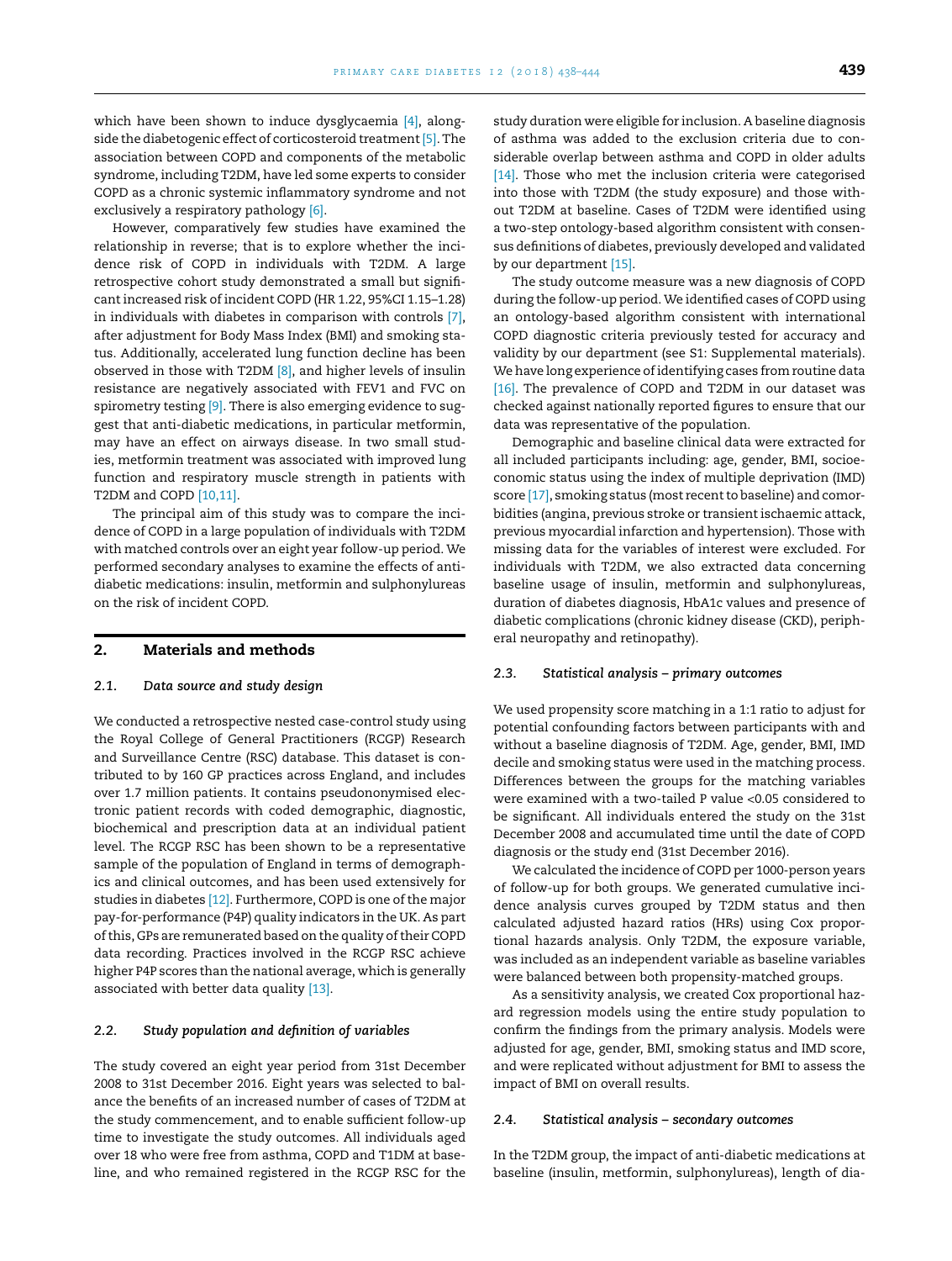| Table 1 - Characteristics of the total study cohort. |                                 |                                     |  |  |
|------------------------------------------------------|---------------------------------|-------------------------------------|--|--|
|                                                      | People with T2DM $n = 29$ , 222 | People without T2DM $n = 865$ , 424 |  |  |
| Age (Mean $\pm$ SD)                                  | 69.83 (12.3)                    | 48.54 (18.3)                        |  |  |
| $Sex = F(n, %)$                                      | 12,411 (42.5)                   | 469,059 (54.2)                      |  |  |
| BMI (Mean $\pm$ SD)                                  | 30.30(6.2)                      | 26.30(5.7)                          |  |  |
| IMD quintile $(n, %)$                                |                                 |                                     |  |  |
| 1 (most deprived)                                    | 5303 (18.1)                     | 140,805 (16.3)                      |  |  |
| 2                                                    | 5064 (17.3)                     | 148,678 (17.2)                      |  |  |
| 3                                                    | 5393 (18.5)                     | 153,660 (17.8)                      |  |  |
| 4                                                    | 6360 (21.8)                     | 189,634 (21.9)                      |  |  |
| 5 (least deprived)                                   | 7102 (24.3)                     | 232,647 (26.9)                      |  |  |
| Smoking status (n, %)                                |                                 |                                     |  |  |
| Never smoked                                         | 9068 (31.0)                     | 425,393 (49.2)                      |  |  |
| Ex-smoker                                            | 14,187 (48.5)                   | 236,054 (27.3)                      |  |  |
| Active smoker                                        | 5967 (20.4)                     | 203,977 (23.6)                      |  |  |
| Comorbidities (n, %)                                 |                                 |                                     |  |  |
| Angina                                               | 3584 (12.3)                     | 16,872 (1.9)                        |  |  |
| Myocardial infarction                                | 2590(8.9)                       | 13,840 (1.6)                        |  |  |
| Ischaemic stroke/TIA                                 | 2776(9.5)                       | 17,643(2.0)                         |  |  |
| Hypertension                                         | 21,068 (72.1)                   | 162,053 (18.7)                      |  |  |

betes diagnosis, presence of diabetic complications and HbA1c on the risk of incident COPD was examined as per the study protocol. Each predictor variable was individually examined using unadjusted cumulative incidence analysis and then all variables of interest were assessed simultaneously in a multivariate model. The model was also adjusted for age, gender, BMI, IMD and baseline smoking status. The optimal multivariate model was selected using backward stepwise elimination of variables, with removal of variables to minimise the Akaike information criterion, the marker of relative statistical model quality.

The statistical package R Studio version 3.2.5 was used to perform the data analysis, with the use of the 'Survival' package [\[18,19\].](#page-6-0)

# *2.5. Ethics*

All data was pseudonymised at the point of extraction from clinical systems and no personally identifiable data was used. This study was approved by the RCGP RSC study review team (reference RSC 0517) and was deemed by the UK's Medical Research Council-Health Research Authority (MRC-HRA) tool as a service evaluation not requiring further ethical review. The study was conducted in accordance with STROBE (STrengthening the Reporting of OBservational studies in Epidemiology) guidelines [\[20\].](#page-6-0)

# **3. Results**

# *3.1. Baseline characteristics*

A total of 894,646 adults fulfilled the inclusion criteria, 29,222 of whom had a diagnosis of T2DM on or before 31st December 2008, and hence were classified as T2DM cases (crude prevalence 3.27%), (see S2: Supplemental materials).

The characteristics of those with and without T2DM are shown in Table 1.

| Table 2 – Characteristics of the T2DM cases.                                          |                                              |  |  |  |
|---------------------------------------------------------------------------------------|----------------------------------------------|--|--|--|
|                                                                                       | T2DM cases $(n = 29,217)$                    |  |  |  |
| Years of diabetes <sup>a</sup> (Mean $\pm$ SD)<br>Mean $HbA1c^b$ (Mean $\pm$ SD)      | 13.92 years (5.6)<br>57.8 mmol/L (17.5)      |  |  |  |
| Medications at baseline $(n, %)$<br>Insulin<br>Metformin<br>Sulphonylurea             | 3300 (11.30)<br>16,258 (55.8)<br>4159 (14.2) |  |  |  |
| Diabetic complications (n, %)<br>Peripheral neuropathy<br>Retinopathy<br>CKD stage 3+ | 3758 (12.9)<br>26,005 (89.0)<br>9228 (31.6)  |  |  |  |
| <sup>a</sup> Up to 31st December 2016.                                                |                                              |  |  |  |

b From 1st January 2015 to 31st December 2016.

Propensity score matched controls were found for 29,217 of the 29,222 T2DM cases (99.9%) in the total cohort. There were no significant differences in the distribution of age, BMI, deprivation index (IMD decile) or smoking status at baseline between the 29,217 pairs of cases and controls (see S3: Supplemental materials).

Additional characteristics of the T2DM cases are shown in Table 2.

#### *3.2. The incidence of COPD in individuals with T2DM*

In the 58,434 individuals included in the case control study, 2921 cases of incident COPD over a mean follow up period of 7.82 years (mean= 7.83 years for the T2DM cases and 7.82 years for the controls). The crude incidence rate of COPD for the T2DM group was 6.02 (95%CI 5.71–6.34) per 1000 person years, and 6.76 (95%CI 6.43–7.10) per 1000 person years for the control group.

Cumulative incidence analysis curves by T2DM status are shown in [Fig.](#page-3-0) 1. In the Cox proportional hazards regression model, the hazard ratio for incident COPD was 0.89 (95%CI 0.77–0.93, p < 0.001) in the T2DM group in comparison with controls.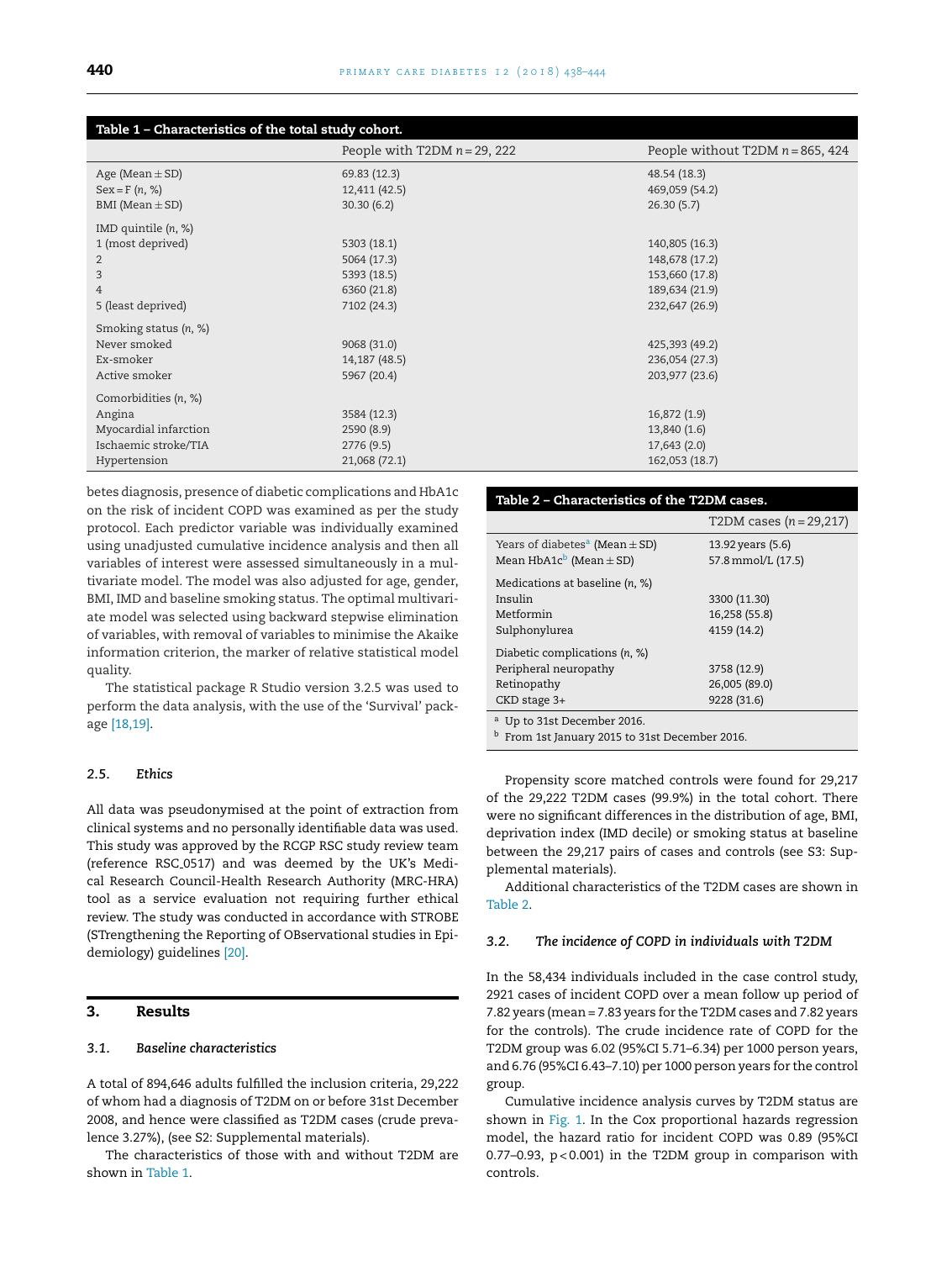<span id="page-3-0"></span>

**Fig. 1 – Cumulative incidence of COPD over 8 years of follow-up in T2DM cases and matched controls. (For interpretation of the references to color in this figure legend, the reader is referred to the web version of this article). Pink =T2DM cases, blue = controls.**

| Hazard ratio<br>Significance<br>(p-value)<br>$(95\%CI)$<br>$0.90(0.85 - 0.95)$<br>0.001<br>T2DM case<br>$0.83(0.81 - 0.87)$<br>$Sex = F$<br>0.001<br>Age band<br>18-44<br>$0.021(0.019 - 0.022)$<br>0.001<br>$0.13(0.13 - 0.15)$<br>$45 - 54$<br>0.001<br>$0.37(0.35 - 0.39)$<br>$55 - 64$<br>0.010<br>$0.75(0.72 - 0.78)$<br>$65 - 74$<br>0.010<br>1.00 [reference]<br>$75+$<br><b>IMD</b> quintile<br>$2.41(2.31 - 2.53)$<br>$\mathbf{1}$<br>0.001<br>$1.85(1.77-1.95)$<br>$\overline{2}$<br>0.001<br>$1.37(1.31 - 1.44)$<br>3<br>0.001<br>$1.16(1.11 - 1.22)$<br>0.001<br>$\overline{4}$<br>1.00 [reference]<br>5<br><b>BMI</b> band<br>Underweight (<18.5)<br>$1.95(1.78 - 2.12)$<br>0.001<br>Normal (18.5-24.9)<br>1.00 [reference]<br>Overweight (25-29.9)<br>$0.89(0.86 - 0.92)$<br>0.001<br>Class 1 obese (30-34.9)<br>$1.11(1.06 - 1.16)$<br>0.001<br>Class 2 obese (35-39.9)<br>$1.32(1.24 - 1.40)$<br>0.001<br>Class $3$ obese $(>40)$<br>$1.42(1.31 - 1.55)$<br>0.001<br>Smoking status<br>Never smoked<br>1.00 [reference]<br>3.70 (3.50-3.91)<br>Ex-smoker<br>0.001<br>11.01 (10.50-11.69)<br>Active smoker<br>0.001 | Table 3 - Hazard ratios of variables related to the<br>incidence of COPD. |  |  |  |
|------------------------------------------------------------------------------------------------------------------------------------------------------------------------------------------------------------------------------------------------------------------------------------------------------------------------------------------------------------------------------------------------------------------------------------------------------------------------------------------------------------------------------------------------------------------------------------------------------------------------------------------------------------------------------------------------------------------------------------------------------------------------------------------------------------------------------------------------------------------------------------------------------------------------------------------------------------------------------------------------------------------------------------------------------------------------------------------------------------------------------------|---------------------------------------------------------------------------|--|--|--|
|                                                                                                                                                                                                                                                                                                                                                                                                                                                                                                                                                                                                                                                                                                                                                                                                                                                                                                                                                                                                                                                                                                                                    |                                                                           |  |  |  |
|                                                                                                                                                                                                                                                                                                                                                                                                                                                                                                                                                                                                                                                                                                                                                                                                                                                                                                                                                                                                                                                                                                                                    |                                                                           |  |  |  |
|                                                                                                                                                                                                                                                                                                                                                                                                                                                                                                                                                                                                                                                                                                                                                                                                                                                                                                                                                                                                                                                                                                                                    |                                                                           |  |  |  |
|                                                                                                                                                                                                                                                                                                                                                                                                                                                                                                                                                                                                                                                                                                                                                                                                                                                                                                                                                                                                                                                                                                                                    |                                                                           |  |  |  |
|                                                                                                                                                                                                                                                                                                                                                                                                                                                                                                                                                                                                                                                                                                                                                                                                                                                                                                                                                                                                                                                                                                                                    |                                                                           |  |  |  |
|                                                                                                                                                                                                                                                                                                                                                                                                                                                                                                                                                                                                                                                                                                                                                                                                                                                                                                                                                                                                                                                                                                                                    |                                                                           |  |  |  |
|                                                                                                                                                                                                                                                                                                                                                                                                                                                                                                                                                                                                                                                                                                                                                                                                                                                                                                                                                                                                                                                                                                                                    |                                                                           |  |  |  |
|                                                                                                                                                                                                                                                                                                                                                                                                                                                                                                                                                                                                                                                                                                                                                                                                                                                                                                                                                                                                                                                                                                                                    |                                                                           |  |  |  |
|                                                                                                                                                                                                                                                                                                                                                                                                                                                                                                                                                                                                                                                                                                                                                                                                                                                                                                                                                                                                                                                                                                                                    |                                                                           |  |  |  |
|                                                                                                                                                                                                                                                                                                                                                                                                                                                                                                                                                                                                                                                                                                                                                                                                                                                                                                                                                                                                                                                                                                                                    |                                                                           |  |  |  |
|                                                                                                                                                                                                                                                                                                                                                                                                                                                                                                                                                                                                                                                                                                                                                                                                                                                                                                                                                                                                                                                                                                                                    |                                                                           |  |  |  |
|                                                                                                                                                                                                                                                                                                                                                                                                                                                                                                                                                                                                                                                                                                                                                                                                                                                                                                                                                                                                                                                                                                                                    |                                                                           |  |  |  |
|                                                                                                                                                                                                                                                                                                                                                                                                                                                                                                                                                                                                                                                                                                                                                                                                                                                                                                                                                                                                                                                                                                                                    |                                                                           |  |  |  |
|                                                                                                                                                                                                                                                                                                                                                                                                                                                                                                                                                                                                                                                                                                                                                                                                                                                                                                                                                                                                                                                                                                                                    |                                                                           |  |  |  |
|                                                                                                                                                                                                                                                                                                                                                                                                                                                                                                                                                                                                                                                                                                                                                                                                                                                                                                                                                                                                                                                                                                                                    |                                                                           |  |  |  |
|                                                                                                                                                                                                                                                                                                                                                                                                                                                                                                                                                                                                                                                                                                                                                                                                                                                                                                                                                                                                                                                                                                                                    |                                                                           |  |  |  |
|                                                                                                                                                                                                                                                                                                                                                                                                                                                                                                                                                                                                                                                                                                                                                                                                                                                                                                                                                                                                                                                                                                                                    |                                                                           |  |  |  |
|                                                                                                                                                                                                                                                                                                                                                                                                                                                                                                                                                                                                                                                                                                                                                                                                                                                                                                                                                                                                                                                                                                                                    |                                                                           |  |  |  |
|                                                                                                                                                                                                                                                                                                                                                                                                                                                                                                                                                                                                                                                                                                                                                                                                                                                                                                                                                                                                                                                                                                                                    |                                                                           |  |  |  |
|                                                                                                                                                                                                                                                                                                                                                                                                                                                                                                                                                                                                                                                                                                                                                                                                                                                                                                                                                                                                                                                                                                                                    |                                                                           |  |  |  |
|                                                                                                                                                                                                                                                                                                                                                                                                                                                                                                                                                                                                                                                                                                                                                                                                                                                                                                                                                                                                                                                                                                                                    |                                                                           |  |  |  |
|                                                                                                                                                                                                                                                                                                                                                                                                                                                                                                                                                                                                                                                                                                                                                                                                                                                                                                                                                                                                                                                                                                                                    |                                                                           |  |  |  |

These findings were consistent with results from the pre-specified sensitivity analyses. The Cox proportional hazards regression, performed on the entire study population (n= 894,646) also found a lower incidence of COPD in people with T2DM (HR 0.90, 95%CI 0.85–0.95) compared to those without after adjusting for age, gender, BMI, IMD and smoking status (see Table 3). Increasing age, greater social deprivation

| Table 4 – Impact of additional variables on incidence of |  |
|----------------------------------------------------------|--|
| COPD in T2DM cases.                                      |  |

|                                                                                                                                                                           | Univariate HR<br>estimates<br>$(95\%CI)$ | Adjusted HR<br>following backward<br>stepwise<br>elimination (95%CI) |  |
|---------------------------------------------------------------------------------------------------------------------------------------------------------------------------|------------------------------------------|----------------------------------------------------------------------|--|
| Years of<br>diabetes <sup>a</sup>                                                                                                                                         | $1.00(0.99 - 1.01)$                      | $1.01(1.00-1.03)$                                                    |  |
| Mean HbA1c <sup>b</sup>                                                                                                                                                   | $0.99(0.99 - 1.00)$                      |                                                                      |  |
| Diabetic                                                                                                                                                                  | 1.10 (0.89-1.39)                         |                                                                      |  |
| complications <sup>c</sup>                                                                                                                                                |                                          |                                                                      |  |
| Medications at baseline                                                                                                                                                   |                                          |                                                                      |  |
| Insulin                                                                                                                                                                   | $1.08(0.92 - 1.27)$                      | $1.17(0.98 - 1.40)$                                                  |  |
| Metformin                                                                                                                                                                 | $1.01(0.91 - 1.12)$                      | $0.91(0.82 - 1.02)$                                                  |  |
| Sulphonylurea                                                                                                                                                             | $1.03(0.89 - 1.20)$                      |                                                                      |  |
| <sup>a</sup> On 31st December 2016.<br>$b$ From 1st Jan 2015 to 31st Dec 2016.<br>$\mathcal{L}$ and $\mathcal{L}$ is the set of $\mathcal{L}$ is the set of $\mathcal{L}$ |                                          |                                                                      |  |

<sup>c</sup> CKD/retinopathy/peripheral neuropathy.

(lower IMD quintile) and being underweight or obese increased the risk of incident COPD. Active smoking was the greatest predictor of COPD development (HR 11.01, 95%CI 10.50–11.67), with an increased risk also seen in ex-smokers (HR 3.70, 95%CI 3.50–3.91). Those with T2DM were much more likely to be exsmokers than those without T2DM (48.5% vs 27.3%). Active smoking rates were 20.4% and 23.7% respectively.

When the model was repeated without adjustment for BMI, there was an increase in the HR for incident COPD in the T2DM group compared with controls, but the association remained significant (HR 0.93, 95%CI 0.88–0.98) (see S4: Supplemental materials).

# *3.3. Secondary analysis*

In the T2DM group (*n* = 29,217), we found there was no difference in COPD incidence between those prescribed insulin (HR 1.16, 95%CI 0.98–1.40), metformin (HR 0.91, 95%CI 0.82–1.02) or sulphonylureas (unadjusted HR 0.97, 95%CI 0.88–1.20) at baseline (see Table 4 and S5: Supplemental materials).

Years of diabetes diagnosis, most recent HbA1c to study end and the presence of diabetic complications did not significantly alter the incidence of COPD (see S6: Supplemental materials).

# **4. Discussion**

In this large nested case control study, we found a reduced incidence of COPD in individuals with T2DM after eight years of follow up. These findings were consistent in the sensitivity analysis. In the T2DM cohort, no relationship was seen between prescription of insulin, metformin or sulphonylureas at baseline and the subsequent incidence of COPD. Length of diabetes diagnosis, the presence of diabetic complications and glycaemic control were also not associated with COPD onset. The greatest predictor of developing COPD was current smoking. Previous smoking, increasing age, lower socio-economic status and being significantly underweight or obese also increased the risk of incident COPD. Smoking ces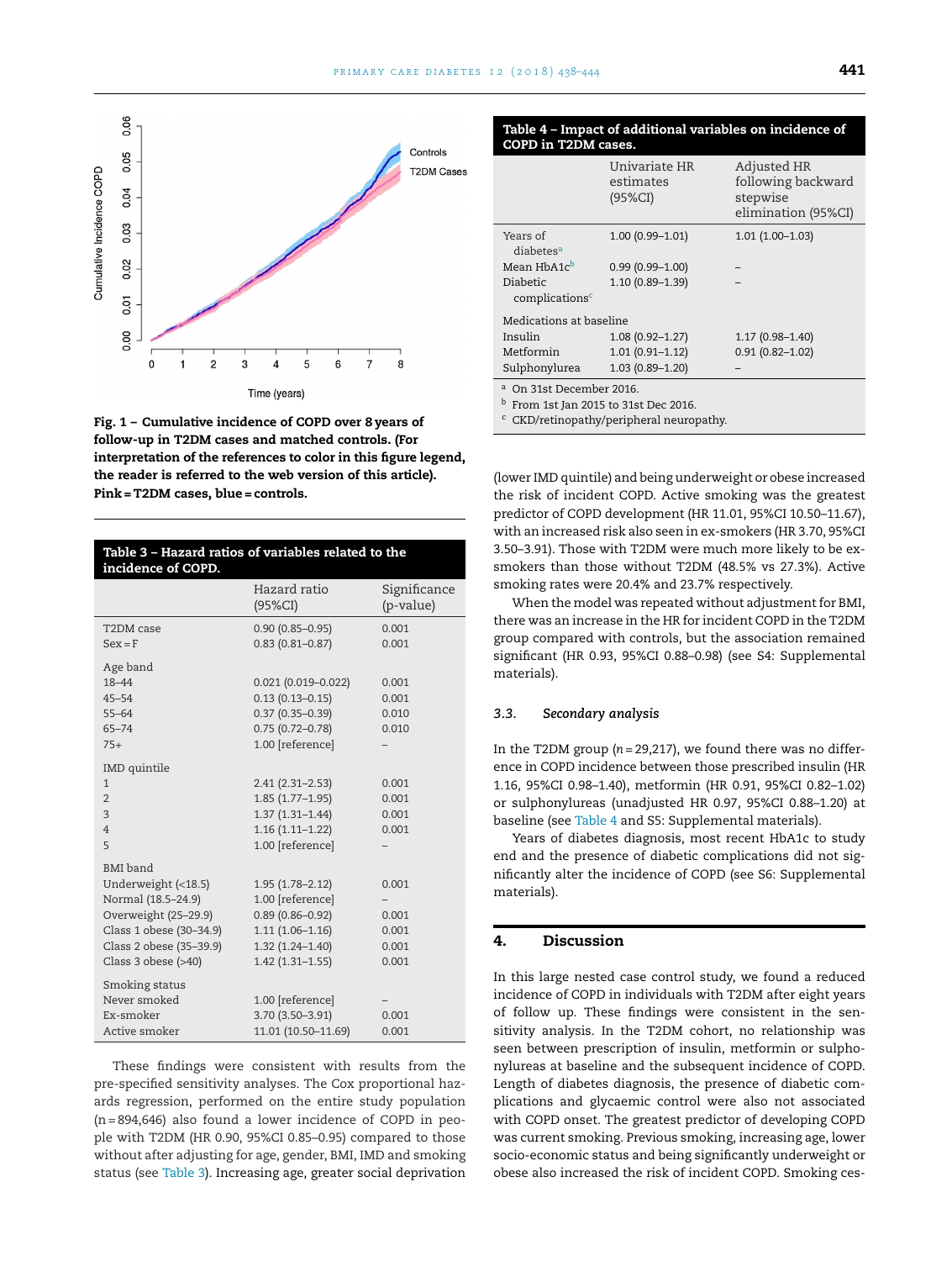sation (ex-smoker status) was much more common in those with T2DM compared to those without T2DM.

#### *4.1. Reduced incidence of COPD in T2DM*

Whilst previous work has proposed COPD as a risk factor for T2DM, our results suggest that this is not a bidirectional relationship: T2DM was not a risk factor for COPD development in our study, and was actually associated with a reduced incidence. This finding may be considered to contradict that of Ehrlich et al. [\[7\],](#page-5-0) who examined the risk of multiple pulmonary outcomes in diabetes in a large retrospective cohort. They found a higher risk of COPD (asthma, pulmonary fibrosis and pneumonia) in those with diabetes compared with controls. Age, BMI and smoking were controlled for. Notably the authors restricted cases of respiratory disease to those that required hospitalisation and had the pulmonary outcome documented as their primary discharge diagnosis or cause of death. Infective exacerbations are the commonest reason for hospitalisation in COPD [\[21\],](#page-6-0) and the risk of common infections is substantially increased in those with diabetes [\[22\].](#page-6-0) It is therefore possible that their findings represent an increase in infective respiratory exacerbations in the people with diabetes, but not an increased incidence of stable pulmonary disease.

There are a number of different explanations for our findings. Smoking and BMI were shown in this study to be the biggest predictors of COPD development. Smoking cessation and optimised nutrition may occur more frequently in the T2DM group compared with similar controls due to regular contact with healthcare professionals and 'payfor-performance' targets in UK primary care. In our study population, the T2DM group were much more likely to be ex-smokers than those without T2DM. Our results may therefore demonstrate a previously unmeasured benefit of lifestyle intervention in those with T2DM.

Additionally, both T2DM and COPD have an insidious onset and may be under-diagnosed [\[23,24\].](#page-6-0) Diagnosis of COPD in patients with T2DM may be further delayed by attribution of respiratory symptoms to their diabetes or lifestyle, and notto a distinct respiratory diagnosis [\[4\].](#page-5-0) COPD exacerbations may initially be considered to represent an increased predisposition towards respiratory tract infections due to reduced immunity in diabetes. Shortness of breath, productive cough and wheeze may be attributed to heart failure, which is more prevalent and severe in those with diabetes than in the general population [\[25\].](#page-6-0) Furthermore patients with T2DM may only undertake gentle exercise and hence be unaware of a reduced exercise capacity, which could signal a diagnosis of COPD.

Although previous studies have demonstrated impaired lung function on spirometry testing in those with diabetes compared with controls, the findings are not wholly consistent with spirometry findings in COPD. A meta-analysis of 40 studies evaluating pulmonary function in participants with diabetes free from overt pulmonary disease reported reductions in Forced Expiratory Volume in 1 s (FEV1) and Forced Vital Capacity (FVC) in a restrictive lung disease pattern [\[26\],](#page-6-0) which is more fitting with spirometry seen in obesity [\[27\],](#page-6-0) rather than the obstructive deficit seen in COPD. Furthermore, the aforementioned accelerated decline in lung function in diabetes

may represent a greater propensity to infection and associated damage, or may be a subclinical finding which does not translate into evident pulmonary disease.

#### *4.2. The effect of anti-diabetic medications*

In this study we found no relationship between the prescription of insulin, metformin or sulphonylureas and the development of COPD after eight years of follow-up. To our knowledge, ours is the first study to assess the impact of these medications on COPD incidence.

Acute bronchospasm was a noted, but rare, side effect seen during clinical trials of inhaled insulin for diabetes [\[28\].](#page-6-0) Whilst we cannot comment on the direct effects of inhaled insulin on the lung, our results suggest that exogenous insulin administration does not appear to increase the long term risk of chronic obstructive airways disease.

There has been considerable research interestin the potential benefits of metformin in COPD. Metformin has been shown to improve spirometry readings in patients with comorbid COPD and T2DM [\[29\].](#page-6-0) However, a recent randomised controlled trial revealed no difference in clinical outcomes when metformin was administered to non-diabetic patients during COPD exacerbations [\[30\],](#page-6-0) suggesting that the proposed beneficial effects of metformin may be related to improved glycaemic control and not an inherent property of the drug.

#### *4.3. Strengths and limitations*

This study benefits from the use of a large sample from a wellestablished UK primary care network. We used clear ontology based definitions for the index conditions, which have been validated in previous work <a>[15]</a>, reducing the risks of missed cases and misclassification. Our reported prevalence rates are comparable with national figures [\[31\],](#page-6-0) with only a slightly lower prevalence of COPD to the national average due to slight oversampling of higher socio-economic areas. Use of propensity matching for the primary study outcome reduced the influence of confounding variables such as smoking status and BMI, which have complicated previous studies.

However, our work is not without limitations. The study population was derived from real world evidence, with its inherent limitations diagnostic coding and inability to detect cases which do not present to medical attention. We were unable to include all possible variables which could impact upon one's risk of COPD, such as other respiratory illnesses excluding asthma and occupational exposure.

We were also unable to obtain data pertaining to the exact number of "pack-years" in an individual's smoking history, and hence were only able to classify individuals as ex, current or non-smokers, which may have introduced residual confounding. Furthermore, participants were matched at baseline and at baseline and study end, which represents an important consideration as their smoking status could have changed within this period. It would also be interesting to examine this data to see whether T2DM patients were more likely to become ex smokers during the study period and not just prior to its commencement. Pressure from medical staff on T2DM patients to stop smoking may resultin false reporting of smoking status, which could also have affected the results.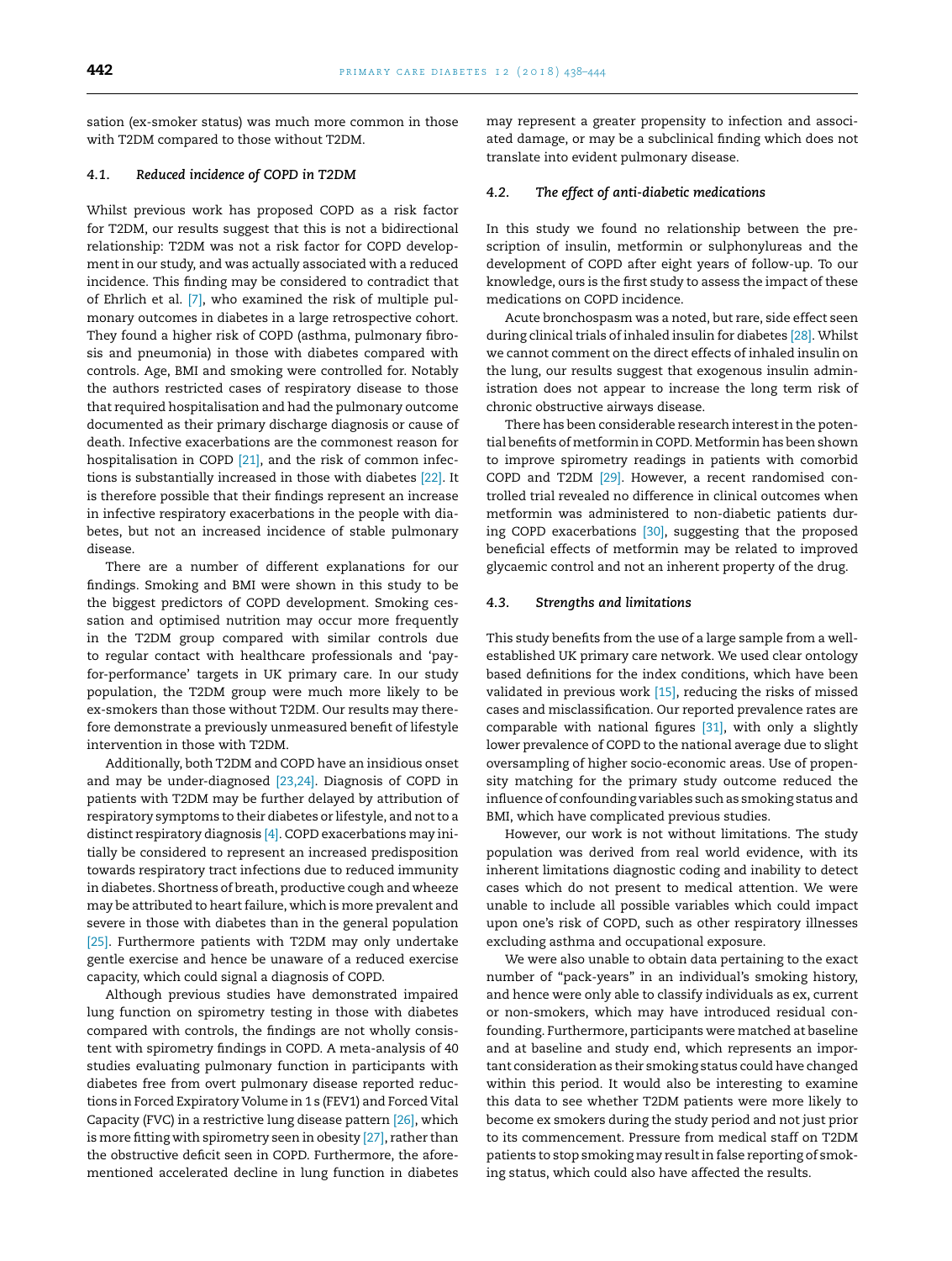<span id="page-5-0"></span>In addition, our findings regarding medications are based upon prescription of the medication; we were not able to include a measure of adherence. Given the observational nature of the work, other medications patients may have been taking during the study was not assessed or controlled for, and may have had an effect on the results.

#### *4.4. Clinical implications*

A reduced incidence of COPD in the T2DM cases in this study raises the possibility of a protective factor against the development of COPD in these patients. We propose that this protective factor may be additional lifestyle advice and motivation for lifestyle changes. If so, our observations demonstrate a previously unmeasured positive outcome in diabetes public health. The findings may also represent a diagnostic "blind spot" for physicians when treating patients with long-term conditions, in which new symptoms are initially attributed to the existing disease, rather to new unrelated pathology.

# **5. Conclusions**

In summary, we report a reduced incidence of COPD in individuals with T2DM compared with matched controls in this large retrospective case-control study. This suggests a potential protective effect of T2DM against the development of COPD, which may be due to positive lifestyle changes in this group, in particular successful smoking cessation.

Previous work has shown COPD to be a risk factor for T2DM. This study demonstrates that the relationship is not bidirectional.

# **Conflict of interest**

AMcG has undertaken research funded by Eli Lilly and Company and AstraZeneca. SdeL has undertaken research funded by GlaxoSmithKline, AstraZeneca, Eli Lilly and Company, and Takeda.

The authors state that they have no conflict of interest.

#### **Authorship contributions**

LR developed the study protocol, conducted the analysis and was the primary author of the manuscript. JS and AC performed the data extraction and assisted with the analysis. AMcG assisted with the analysis. All authors contributed to the writing of the manuscript and all have approved the final manuscript for submission.

# **Funding**

Health Education England, South West Thames Deanery funded research attachment.

#### **Guarantors name**

Professor Simon de Lusignan.

# **Acknowledgements**

Patients and practices who are part of the RCGP Research and Surveillance Centre (RSC) network. Filipa Ferreira and Ivelilna Yonova, research management; Rachel Byford database management. The computerised medical record system suppliers EMIS, INPS, and TPP for facilitating our data extract in collaboration with Apollo Medical Systems.

# **Appendix A. Supplementary data**

Supplementary data associated with this article can be found, in the online version, at [https://doi.org/10.1016/j.pcd.2018.05.002.](https://doi.org/10.1016/j.pcd.2018.05.002)

#### **REFERENCES**

- [1] [M.](http://refhub.elsevier.com/S1751-9918(18)30101-3/sbref0005) [Cazzola,](http://refhub.elsevier.com/S1751-9918(18)30101-3/sbref0005) [G.](http://refhub.elsevier.com/S1751-9918(18)30101-3/sbref0005) [Bettoncelli,](http://refhub.elsevier.com/S1751-9918(18)30101-3/sbref0005) [E.](http://refhub.elsevier.com/S1751-9918(18)30101-3/sbref0005) [Sessa,](http://refhub.elsevier.com/S1751-9918(18)30101-3/sbref0005) [C.](http://refhub.elsevier.com/S1751-9918(18)30101-3/sbref0005) [Cricelli,](http://refhub.elsevier.com/S1751-9918(18)30101-3/sbref0005) [G.](http://refhub.elsevier.com/S1751-9918(18)30101-3/sbref0005) [Biscione,](http://refhub.elsevier.com/S1751-9918(18)30101-3/sbref0005) [Prevalence](http://refhub.elsevier.com/S1751-9918(18)30101-3/sbref0005) [of](http://refhub.elsevier.com/S1751-9918(18)30101-3/sbref0005) [comorbidities](http://refhub.elsevier.com/S1751-9918(18)30101-3/sbref0005) [in](http://refhub.elsevier.com/S1751-9918(18)30101-3/sbref0005) [patients](http://refhub.elsevier.com/S1751-9918(18)30101-3/sbref0005) [with](http://refhub.elsevier.com/S1751-9918(18)30101-3/sbref0005) [chronic](http://refhub.elsevier.com/S1751-9918(18)30101-3/sbref0005) [obstructive](http://refhub.elsevier.com/S1751-9918(18)30101-3/sbref0005) [pulmonary](http://refhub.elsevier.com/S1751-9918(18)30101-3/sbref0005) [disease,](http://refhub.elsevier.com/S1751-9918(18)30101-3/sbref0005) [Respiration](http://refhub.elsevier.com/S1751-9918(18)30101-3/sbref0005) [80](http://refhub.elsevier.com/S1751-9918(18)30101-3/sbref0005) [\(2\)](http://refhub.elsevier.com/S1751-9918(18)30101-3/sbref0005) [\(2010\)](http://refhub.elsevier.com/S1751-9918(18)30101-3/sbref0005) [112](http://refhub.elsevier.com/S1751-9918(18)30101-3/sbref0005)–[119.](http://refhub.elsevier.com/S1751-9918(18)30101-3/sbref0005)
- [2] [J.S.](http://refhub.elsevier.com/S1751-9918(18)30101-3/sbref0010) [Rana,](http://refhub.elsevier.com/S1751-9918(18)30101-3/sbref0010) [M.A.](http://refhub.elsevier.com/S1751-9918(18)30101-3/sbref0010) [Mittleman,](http://refhub.elsevier.com/S1751-9918(18)30101-3/sbref0010) [J.](http://refhub.elsevier.com/S1751-9918(18)30101-3/sbref0010) [Sheikh,](http://refhub.elsevier.com/S1751-9918(18)30101-3/sbref0010) [F.B.](http://refhub.elsevier.com/S1751-9918(18)30101-3/sbref0010) [Hu,](http://refhub.elsevier.com/S1751-9918(18)30101-3/sbref0010) [J.E.](http://refhub.elsevier.com/S1751-9918(18)30101-3/sbref0010) [Manson,](http://refhub.elsevier.com/S1751-9918(18)30101-3/sbref0010) [G.A.](http://refhub.elsevier.com/S1751-9918(18)30101-3/sbref0010) [Colditz,](http://refhub.elsevier.com/S1751-9918(18)30101-3/sbref0010) [et](http://refhub.elsevier.com/S1751-9918(18)30101-3/sbref0010) [al.,](http://refhub.elsevier.com/S1751-9918(18)30101-3/sbref0010) [Chronic](http://refhub.elsevier.com/S1751-9918(18)30101-3/sbref0010) [obstructive](http://refhub.elsevier.com/S1751-9918(18)30101-3/sbref0010) [pulmonary](http://refhub.elsevier.com/S1751-9918(18)30101-3/sbref0010) [disease,](http://refhub.elsevier.com/S1751-9918(18)30101-3/sbref0010) [asthma,](http://refhub.elsevier.com/S1751-9918(18)30101-3/sbref0010) [and](http://refhub.elsevier.com/S1751-9918(18)30101-3/sbref0010) [risk](http://refhub.elsevier.com/S1751-9918(18)30101-3/sbref0010) [of](http://refhub.elsevier.com/S1751-9918(18)30101-3/sbref0010) [type](http://refhub.elsevier.com/S1751-9918(18)30101-3/sbref0010) [2](http://refhub.elsevier.com/S1751-9918(18)30101-3/sbref0010) [diabetes](http://refhub.elsevier.com/S1751-9918(18)30101-3/sbref0010) [in](http://refhub.elsevier.com/S1751-9918(18)30101-3/sbref0010) [women,](http://refhub.elsevier.com/S1751-9918(18)30101-3/sbref0010) [Diabetes](http://refhub.elsevier.com/S1751-9918(18)30101-3/sbref0010) [Care](http://refhub.elsevier.com/S1751-9918(18)30101-3/sbref0010) [27](http://refhub.elsevier.com/S1751-9918(18)30101-3/sbref0010) [\(10\)](http://refhub.elsevier.com/S1751-9918(18)30101-3/sbref0010) [\(2004\)](http://refhub.elsevier.com/S1751-9918(18)30101-3/sbref0010) [2478–2484.](http://refhub.elsevier.com/S1751-9918(18)30101-3/sbref0010)
- [3] [Y.](http://refhub.elsevier.com/S1751-9918(18)30101-3/sbref0015) [Song,](http://refhub.elsevier.com/S1751-9918(18)30101-3/sbref0015) [A.](http://refhub.elsevier.com/S1751-9918(18)30101-3/sbref0015) [Klevak,](http://refhub.elsevier.com/S1751-9918(18)30101-3/sbref0015) [J.E.](http://refhub.elsevier.com/S1751-9918(18)30101-3/sbref0015) [Manson,](http://refhub.elsevier.com/S1751-9918(18)30101-3/sbref0015) [J.E.](http://refhub.elsevier.com/S1751-9918(18)30101-3/sbref0015) [Buring,](http://refhub.elsevier.com/S1751-9918(18)30101-3/sbref0015) [S.](http://refhub.elsevier.com/S1751-9918(18)30101-3/sbref0015) [Liu,](http://refhub.elsevier.com/S1751-9918(18)30101-3/sbref0015) [Asthma,](http://refhub.elsevier.com/S1751-9918(18)30101-3/sbref0015) [chronic](http://refhub.elsevier.com/S1751-9918(18)30101-3/sbref0015) [obstructive](http://refhub.elsevier.com/S1751-9918(18)30101-3/sbref0015) [pulmonary](http://refhub.elsevier.com/S1751-9918(18)30101-3/sbref0015) [disease,](http://refhub.elsevier.com/S1751-9918(18)30101-3/sbref0015) [and](http://refhub.elsevier.com/S1751-9918(18)30101-3/sbref0015) [type](http://refhub.elsevier.com/S1751-9918(18)30101-3/sbref0015) [2](http://refhub.elsevier.com/S1751-9918(18)30101-3/sbref0015) [diabetes](http://refhub.elsevier.com/S1751-9918(18)30101-3/sbref0015) [in](http://refhub.elsevier.com/S1751-9918(18)30101-3/sbref0015) [the](http://refhub.elsevier.com/S1751-9918(18)30101-3/sbref0015) [women's](http://refhub.elsevier.com/S1751-9918(18)30101-3/sbref0015) [health](http://refhub.elsevier.com/S1751-9918(18)30101-3/sbref0015) [study,](http://refhub.elsevier.com/S1751-9918(18)30101-3/sbref0015) [Diabetes](http://refhub.elsevier.com/S1751-9918(18)30101-3/sbref0015) [Res.](http://refhub.elsevier.com/S1751-9918(18)30101-3/sbref0015) [Clin.](http://refhub.elsevier.com/S1751-9918(18)30101-3/sbref0015) [Pract.](http://refhub.elsevier.com/S1751-9918(18)30101-3/sbref0015) [90](http://refhub.elsevier.com/S1751-9918(18)30101-3/sbref0015) [\(3\)](http://refhub.elsevier.com/S1751-9918(18)30101-3/sbref0015) [\(2010\)](http://refhub.elsevier.com/S1751-9918(18)30101-3/sbref0015) [365](http://refhub.elsevier.com/S1751-9918(18)30101-3/sbref0015)–[371.](http://refhub.elsevier.com/S1751-9918(18)30101-3/sbref0015)
- [4] [P.](http://refhub.elsevier.com/S1751-9918(18)30101-3/sbref0020) [Rogliani,](http://refhub.elsevier.com/S1751-9918(18)30101-3/sbref0020) [G.](http://refhub.elsevier.com/S1751-9918(18)30101-3/sbref0020) [Luca,](http://refhub.elsevier.com/S1751-9918(18)30101-3/sbref0020) [D.](http://refhub.elsevier.com/S1751-9918(18)30101-3/sbref0020) [Lauro,](http://refhub.elsevier.com/S1751-9918(18)30101-3/sbref0020) [Chronic](http://refhub.elsevier.com/S1751-9918(18)30101-3/sbref0020) [obstructive](http://refhub.elsevier.com/S1751-9918(18)30101-3/sbref0020) [pulmonary](http://refhub.elsevier.com/S1751-9918(18)30101-3/sbref0020) [disease](http://refhub.elsevier.com/S1751-9918(18)30101-3/sbref0020) [and](http://refhub.elsevier.com/S1751-9918(18)30101-3/sbref0020) [diabetes,](http://refhub.elsevier.com/S1751-9918(18)30101-3/sbref0020) [COPD](http://refhub.elsevier.com/S1751-9918(18)30101-3/sbref0020) [Res.](http://refhub.elsevier.com/S1751-9918(18)30101-3/sbref0020) [Pract.](http://refhub.elsevier.com/S1751-9918(18)30101-3/sbref0020) [1](http://refhub.elsevier.com/S1751-9918(18)30101-3/sbref0020) [\(3\)](http://refhub.elsevier.com/S1751-9918(18)30101-3/sbref0020) [\(2015\)](http://refhub.elsevier.com/S1751-9918(18)30101-3/sbref0020) [0005.](http://refhub.elsevier.com/S1751-9918(18)30101-3/sbref0020)
- [5] [S.](http://refhub.elsevier.com/S1751-9918(18)30101-3/sbref0025) [Suissa,](http://refhub.elsevier.com/S1751-9918(18)30101-3/sbref0025) [A.](http://refhub.elsevier.com/S1751-9918(18)30101-3/sbref0025) [Kezouh,](http://refhub.elsevier.com/S1751-9918(18)30101-3/sbref0025) [P.](http://refhub.elsevier.com/S1751-9918(18)30101-3/sbref0025) [Ernst,](http://refhub.elsevier.com/S1751-9918(18)30101-3/sbref0025) [Inhaled](http://refhub.elsevier.com/S1751-9918(18)30101-3/sbref0025) [corticosteroids](http://refhub.elsevier.com/S1751-9918(18)30101-3/sbref0025) [and](http://refhub.elsevier.com/S1751-9918(18)30101-3/sbref0025) [the](http://refhub.elsevier.com/S1751-9918(18)30101-3/sbref0025) [risks](http://refhub.elsevier.com/S1751-9918(18)30101-3/sbref0025) [of](http://refhub.elsevier.com/S1751-9918(18)30101-3/sbref0025) [diabetes](http://refhub.elsevier.com/S1751-9918(18)30101-3/sbref0025) [onset](http://refhub.elsevier.com/S1751-9918(18)30101-3/sbref0025) [and](http://refhub.elsevier.com/S1751-9918(18)30101-3/sbref0025) [progression,](http://refhub.elsevier.com/S1751-9918(18)30101-3/sbref0025) [Am.](http://refhub.elsevier.com/S1751-9918(18)30101-3/sbref0025) [J.](http://refhub.elsevier.com/S1751-9918(18)30101-3/sbref0025) [Med.](http://refhub.elsevier.com/S1751-9918(18)30101-3/sbref0025) [123](http://refhub.elsevier.com/S1751-9918(18)30101-3/sbref0025) [\(11\)](http://refhub.elsevier.com/S1751-9918(18)30101-3/sbref0025) [\(2010\)](http://refhub.elsevier.com/S1751-9918(18)30101-3/sbref0025) [1001–1006.](http://refhub.elsevier.com/S1751-9918(18)30101-3/sbref0025)
- [6] [L.M.](http://refhub.elsevier.com/S1751-9918(18)30101-3/sbref0030) [Fabbri,](http://refhub.elsevier.com/S1751-9918(18)30101-3/sbref0030) [K.F.](http://refhub.elsevier.com/S1751-9918(18)30101-3/sbref0030) [Rabe,](http://refhub.elsevier.com/S1751-9918(18)30101-3/sbref0030) [From](http://refhub.elsevier.com/S1751-9918(18)30101-3/sbref0030) [COPD](http://refhub.elsevier.com/S1751-9918(18)30101-3/sbref0030) [to](http://refhub.elsevier.com/S1751-9918(18)30101-3/sbref0030) [chronic](http://refhub.elsevier.com/S1751-9918(18)30101-3/sbref0030) [systemic](http://refhub.elsevier.com/S1751-9918(18)30101-3/sbref0030) [inflammatory](http://refhub.elsevier.com/S1751-9918(18)30101-3/sbref0030) [syndrome?](http://refhub.elsevier.com/S1751-9918(18)30101-3/sbref0030) [Lancet](http://refhub.elsevier.com/S1751-9918(18)30101-3/sbref0030) [370](http://refhub.elsevier.com/S1751-9918(18)30101-3/sbref0030) [\(9589\)](http://refhub.elsevier.com/S1751-9918(18)30101-3/sbref0030) [\(2007\)](http://refhub.elsevier.com/S1751-9918(18)30101-3/sbref0030) [797–799.](http://refhub.elsevier.com/S1751-9918(18)30101-3/sbref0030)
- [7] [S.F.](http://refhub.elsevier.com/S1751-9918(18)30101-3/sbref0035) [Ehrlich,](http://refhub.elsevier.com/S1751-9918(18)30101-3/sbref0035) [C.P.](http://refhub.elsevier.com/S1751-9918(18)30101-3/sbref0035) [Quesenberry](http://refhub.elsevier.com/S1751-9918(18)30101-3/sbref0035) [Jr.,](http://refhub.elsevier.com/S1751-9918(18)30101-3/sbref0035) [S.K.](http://refhub.elsevier.com/S1751-9918(18)30101-3/sbref0035) [Van](http://refhub.elsevier.com/S1751-9918(18)30101-3/sbref0035) [Den](http://refhub.elsevier.com/S1751-9918(18)30101-3/sbref0035) [Eeden,](http://refhub.elsevier.com/S1751-9918(18)30101-3/sbref0035) [J.](http://refhub.elsevier.com/S1751-9918(18)30101-3/sbref0035) [Shan,](http://refhub.elsevier.com/S1751-9918(18)30101-3/sbref0035) [A.](http://refhub.elsevier.com/S1751-9918(18)30101-3/sbref0035) [Ferrara,](http://refhub.elsevier.com/S1751-9918(18)30101-3/sbref0035) [Patients](http://refhub.elsevier.com/S1751-9918(18)30101-3/sbref0035) [diagnosed](http://refhub.elsevier.com/S1751-9918(18)30101-3/sbref0035) [with](http://refhub.elsevier.com/S1751-9918(18)30101-3/sbref0035) [diabetes](http://refhub.elsevier.com/S1751-9918(18)30101-3/sbref0035) [are](http://refhub.elsevier.com/S1751-9918(18)30101-3/sbref0035) [at](http://refhub.elsevier.com/S1751-9918(18)30101-3/sbref0035) [increased](http://refhub.elsevier.com/S1751-9918(18)30101-3/sbref0035) [risk](http://refhub.elsevier.com/S1751-9918(18)30101-3/sbref0035) [for](http://refhub.elsevier.com/S1751-9918(18)30101-3/sbref0035) [asthma,](http://refhub.elsevier.com/S1751-9918(18)30101-3/sbref0035) [chronic](http://refhub.elsevier.com/S1751-9918(18)30101-3/sbref0035) [obstructive](http://refhub.elsevier.com/S1751-9918(18)30101-3/sbref0035) [pulmonary](http://refhub.elsevier.com/S1751-9918(18)30101-3/sbref0035) [disease,](http://refhub.elsevier.com/S1751-9918(18)30101-3/sbref0035) [pulmonary](http://refhub.elsevier.com/S1751-9918(18)30101-3/sbref0035) [fibrosis,](http://refhub.elsevier.com/S1751-9918(18)30101-3/sbref0035) [and](http://refhub.elsevier.com/S1751-9918(18)30101-3/sbref0035) [pneumonia](http://refhub.elsevier.com/S1751-9918(18)30101-3/sbref0035) [but](http://refhub.elsevier.com/S1751-9918(18)30101-3/sbref0035) [not](http://refhub.elsevier.com/S1751-9918(18)30101-3/sbref0035) [lung](http://refhub.elsevier.com/S1751-9918(18)30101-3/sbref0035) [cancer,](http://refhub.elsevier.com/S1751-9918(18)30101-3/sbref0035) [Diabetes](http://refhub.elsevier.com/S1751-9918(18)30101-3/sbref0035) [Care](http://refhub.elsevier.com/S1751-9918(18)30101-3/sbref0035) [33](http://refhub.elsevier.com/S1751-9918(18)30101-3/sbref0035) [\(1\)](http://refhub.elsevier.com/S1751-9918(18)30101-3/sbref0035) [\(2010\)](http://refhub.elsevier.com/S1751-9918(18)30101-3/sbref0035) [55–60.](http://refhub.elsevier.com/S1751-9918(18)30101-3/sbref0035)
- [8] [P.](http://refhub.elsevier.com/S1751-9918(18)30101-3/sbref0040) [Lange,](http://refhub.elsevier.com/S1751-9918(18)30101-3/sbref0040) [S](http://refhub.elsevier.com/S1751-9918(18)30101-3/sbref0040). [Groth,](http://refhub.elsevier.com/S1751-9918(18)30101-3/sbref0040) [J.](http://refhub.elsevier.com/S1751-9918(18)30101-3/sbref0040) [Mortensen,](http://refhub.elsevier.com/S1751-9918(18)30101-3/sbref0040) [M.](http://refhub.elsevier.com/S1751-9918(18)30101-3/sbref0040) [Appleyard,](http://refhub.elsevier.com/S1751-9918(18)30101-3/sbref0040) [J](http://refhub.elsevier.com/S1751-9918(18)30101-3/sbref0040). [Nyboe,](http://refhub.elsevier.com/S1751-9918(18)30101-3/sbref0040) [P.](http://refhub.elsevier.com/S1751-9918(18)30101-3/sbref0040) [Schnohr,](http://refhub.elsevier.com/S1751-9918(18)30101-3/sbref0040) [et](http://refhub.elsevier.com/S1751-9918(18)30101-3/sbref0040) [al.,](http://refhub.elsevier.com/S1751-9918(18)30101-3/sbref0040) [Diabetes](http://refhub.elsevier.com/S1751-9918(18)30101-3/sbref0040) [mellitus](http://refhub.elsevier.com/S1751-9918(18)30101-3/sbref0040) [and](http://refhub.elsevier.com/S1751-9918(18)30101-3/sbref0040) [ventilatory](http://refhub.elsevier.com/S1751-9918(18)30101-3/sbref0040) [capacity:](http://refhub.elsevier.com/S1751-9918(18)30101-3/sbref0040) [a](http://refhub.elsevier.com/S1751-9918(18)30101-3/sbref0040) [five](http://refhub.elsevier.com/S1751-9918(18)30101-3/sbref0040) [year](http://refhub.elsevier.com/S1751-9918(18)30101-3/sbref0040) [follow-up](http://refhub.elsevier.com/S1751-9918(18)30101-3/sbref0040) [study,](http://refhub.elsevier.com/S1751-9918(18)30101-3/sbref0040) [Eur.](http://refhub.elsevier.com/S1751-9918(18)30101-3/sbref0040) [Respir.](http://refhub.elsevier.com/S1751-9918(18)30101-3/sbref0040) [J.](http://refhub.elsevier.com/S1751-9918(18)30101-3/sbref0040) [3](http://refhub.elsevier.com/S1751-9918(18)30101-3/sbref0040) [\(3\)](http://refhub.elsevier.com/S1751-9918(18)30101-3/sbref0040) [\(1990\)](http://refhub.elsevier.com/S1751-9918(18)30101-3/sbref0040) [288–292.](http://refhub.elsevier.com/S1751-9918(18)30101-3/sbref0040)
- [9] [R.](http://refhub.elsevier.com/S1751-9918(18)30101-3/sbref0045) [Lazarus,](http://refhub.elsevier.com/S1751-9918(18)30101-3/sbref0045) [D.](http://refhub.elsevier.com/S1751-9918(18)30101-3/sbref0045) [Sparrow,](http://refhub.elsevier.com/S1751-9918(18)30101-3/sbref0045) [S.T.](http://refhub.elsevier.com/S1751-9918(18)30101-3/sbref0045) [Weiss,](http://refhub.elsevier.com/S1751-9918(18)30101-3/sbref0045) [Baseline](http://refhub.elsevier.com/S1751-9918(18)30101-3/sbref0045) [ventilatory](http://refhub.elsevier.com/S1751-9918(18)30101-3/sbref0045) [function](http://refhub.elsevier.com/S1751-9918(18)30101-3/sbref0045) [predicts](http://refhub.elsevier.com/S1751-9918(18)30101-3/sbref0045) [the](http://refhub.elsevier.com/S1751-9918(18)30101-3/sbref0045) [development](http://refhub.elsevier.com/S1751-9918(18)30101-3/sbref0045) [of](http://refhub.elsevier.com/S1751-9918(18)30101-3/sbref0045) [higher](http://refhub.elsevier.com/S1751-9918(18)30101-3/sbref0045) [levels](http://refhub.elsevier.com/S1751-9918(18)30101-3/sbref0045) [of](http://refhub.elsevier.com/S1751-9918(18)30101-3/sbref0045) [fasting](http://refhub.elsevier.com/S1751-9918(18)30101-3/sbref0045) [insulin](http://refhub.elsevier.com/S1751-9918(18)30101-3/sbref0045) [and](http://refhub.elsevier.com/S1751-9918(18)30101-3/sbref0045) [fasting](http://refhub.elsevier.com/S1751-9918(18)30101-3/sbref0045) [insulin](http://refhub.elsevier.com/S1751-9918(18)30101-3/sbref0045) [resistance](http://refhub.elsevier.com/S1751-9918(18)30101-3/sbref0045) [index:](http://refhub.elsevier.com/S1751-9918(18)30101-3/sbref0045) [the](http://refhub.elsevier.com/S1751-9918(18)30101-3/sbref0045) [Normative](http://refhub.elsevier.com/S1751-9918(18)30101-3/sbref0045) [Aging](http://refhub.elsevier.com/S1751-9918(18)30101-3/sbref0045) [Study,](http://refhub.elsevier.com/S1751-9918(18)30101-3/sbref0045) [Eur.](http://refhub.elsevier.com/S1751-9918(18)30101-3/sbref0045) [Respir.](http://refhub.elsevier.com/S1751-9918(18)30101-3/sbref0045) [J.](http://refhub.elsevier.com/S1751-9918(18)30101-3/sbref0045) [12](http://refhub.elsevier.com/S1751-9918(18)30101-3/sbref0045) [\(3\)](http://refhub.elsevier.com/S1751-9918(18)30101-3/sbref0045) [\(1998\)](http://refhub.elsevier.com/S1751-9918(18)30101-3/sbref0045) [641](http://refhub.elsevier.com/S1751-9918(18)30101-3/sbref0045)–[645.](http://refhub.elsevier.com/S1751-9918(18)30101-3/sbref0045)
- [10] [H.J.](http://refhub.elsevier.com/S1751-9918(18)30101-3/sbref0050) [Kim,](http://refhub.elsevier.com/S1751-9918(18)30101-3/sbref0050) [J.Y.](http://refhub.elsevier.com/S1751-9918(18)30101-3/sbref0050) [Lee,](http://refhub.elsevier.com/S1751-9918(18)30101-3/sbref0050) [H.S.](http://refhub.elsevier.com/S1751-9918(18)30101-3/sbref0050) [Jung,](http://refhub.elsevier.com/S1751-9918(18)30101-3/sbref0050) [D.K.](http://refhub.elsevier.com/S1751-9918(18)30101-3/sbref0050) [Kim,](http://refhub.elsevier.com/S1751-9918(18)30101-3/sbref0050) [S.M.](http://refhub.elsevier.com/S1751-9918(18)30101-3/sbref0050) [Lee,](http://refhub.elsevier.com/S1751-9918(18)30101-3/sbref0050) [J.J.](http://refhub.elsevier.com/S1751-9918(18)30101-3/sbref0050) [Yim,](http://refhub.elsevier.com/S1751-9918(18)30101-3/sbref0050) [et](http://refhub.elsevier.com/S1751-9918(18)30101-3/sbref0050) [al.,](http://refhub.elsevier.com/S1751-9918(18)30101-3/sbref0050) [The](http://refhub.elsevier.com/S1751-9918(18)30101-3/sbref0050) [impact](http://refhub.elsevier.com/S1751-9918(18)30101-3/sbref0050) [of](http://refhub.elsevier.com/S1751-9918(18)30101-3/sbref0050) [insulin](http://refhub.elsevier.com/S1751-9918(18)30101-3/sbref0050) [sensitisers](http://refhub.elsevier.com/S1751-9918(18)30101-3/sbref0050) [on](http://refhub.elsevier.com/S1751-9918(18)30101-3/sbref0050) [lung](http://refhub.elsevier.com/S1751-9918(18)30101-3/sbref0050) [function](http://refhub.elsevier.com/S1751-9918(18)30101-3/sbref0050) [in](http://refhub.elsevier.com/S1751-9918(18)30101-3/sbref0050) [patients](http://refhub.elsevier.com/S1751-9918(18)30101-3/sbref0050) [with](http://refhub.elsevier.com/S1751-9918(18)30101-3/sbref0050) [chronic](http://refhub.elsevier.com/S1751-9918(18)30101-3/sbref0050) [obstructive](http://refhub.elsevier.com/S1751-9918(18)30101-3/sbref0050) [pulmonary](http://refhub.elsevier.com/S1751-9918(18)30101-3/sbref0050) [disease](http://refhub.elsevier.com/S1751-9918(18)30101-3/sbref0050) [and](http://refhub.elsevier.com/S1751-9918(18)30101-3/sbref0050) [diabetes,](http://refhub.elsevier.com/S1751-9918(18)30101-3/sbref0050) [Int.](http://refhub.elsevier.com/S1751-9918(18)30101-3/sbref0050) [J.](http://refhub.elsevier.com/S1751-9918(18)30101-3/sbref0050) [Tuberc.](http://refhub.elsevier.com/S1751-9918(18)30101-3/sbref0050) [Lung](http://refhub.elsevier.com/S1751-9918(18)30101-3/sbref0050) [Dis.](http://refhub.elsevier.com/S1751-9918(18)30101-3/sbref0050) [14](http://refhub.elsevier.com/S1751-9918(18)30101-3/sbref0050) [\(3\)](http://refhub.elsevier.com/S1751-9918(18)30101-3/sbref0050) [\(2010\)](http://refhub.elsevier.com/S1751-9918(18)30101-3/sbref0050) [362–367.](http://refhub.elsevier.com/S1751-9918(18)30101-3/sbref0050)
- [11] [P.](http://refhub.elsevier.com/S1751-9918(18)30101-3/sbref0055) [Sexton,](http://refhub.elsevier.com/S1751-9918(18)30101-3/sbref0055) [P.](http://refhub.elsevier.com/S1751-9918(18)30101-3/sbref0055) [Metcalf,](http://refhub.elsevier.com/S1751-9918(18)30101-3/sbref0055) [J.](http://refhub.elsevier.com/S1751-9918(18)30101-3/sbref0055) [Kolbe,](http://refhub.elsevier.com/S1751-9918(18)30101-3/sbref0055) [Respiratory](http://refhub.elsevier.com/S1751-9918(18)30101-3/sbref0055) [effects](http://refhub.elsevier.com/S1751-9918(18)30101-3/sbref0055) [of](http://refhub.elsevier.com/S1751-9918(18)30101-3/sbref0055) [insulin](http://refhub.elsevier.com/S1751-9918(18)30101-3/sbref0055) [sensitisation](http://refhub.elsevier.com/S1751-9918(18)30101-3/sbref0055) [with](http://refhub.elsevier.com/S1751-9918(18)30101-3/sbref0055) [metformin:](http://refhub.elsevier.com/S1751-9918(18)30101-3/sbref0055) [a](http://refhub.elsevier.com/S1751-9918(18)30101-3/sbref0055) [prospective](http://refhub.elsevier.com/S1751-9918(18)30101-3/sbref0055) [observational](http://refhub.elsevier.com/S1751-9918(18)30101-3/sbref0055) [study,](http://refhub.elsevier.com/S1751-9918(18)30101-3/sbref0055) [COPD](http://refhub.elsevier.com/S1751-9918(18)30101-3/sbref0055) [11](http://refhub.elsevier.com/S1751-9918(18)30101-3/sbref0055) [\(2\)](http://refhub.elsevier.com/S1751-9918(18)30101-3/sbref0055) [\(2014\)](http://refhub.elsevier.com/S1751-9918(18)30101-3/sbref0055) [133](http://refhub.elsevier.com/S1751-9918(18)30101-3/sbref0055)–[142.](http://refhub.elsevier.com/S1751-9918(18)30101-3/sbref0055)
- [12] [S.](http://refhub.elsevier.com/S1751-9918(18)30101-3/sbref0060) [de](http://refhub.elsevier.com/S1751-9918(18)30101-3/sbref0060) [Lusignan,](http://refhub.elsevier.com/S1751-9918(18)30101-3/sbref0060) [Codes,](http://refhub.elsevier.com/S1751-9918(18)30101-3/sbref0060) [classifications,](http://refhub.elsevier.com/S1751-9918(18)30101-3/sbref0060) [terminologies](http://refhub.elsevier.com/S1751-9918(18)30101-3/sbref0060) [and](http://refhub.elsevier.com/S1751-9918(18)30101-3/sbref0060) [nomenclatures:](http://refhub.elsevier.com/S1751-9918(18)30101-3/sbref0060) [definition,](http://refhub.elsevier.com/S1751-9918(18)30101-3/sbref0060) [development](http://refhub.elsevier.com/S1751-9918(18)30101-3/sbref0060) [and](http://refhub.elsevier.com/S1751-9918(18)30101-3/sbref0060) [application](http://refhub.elsevier.com/S1751-9918(18)30101-3/sbref0060) [in](http://refhub.elsevier.com/S1751-9918(18)30101-3/sbref0060) [practice,](http://refhub.elsevier.com/S1751-9918(18)30101-3/sbref0060) [Inform.](http://refhub.elsevier.com/S1751-9918(18)30101-3/sbref0060) [Prim.](http://refhub.elsevier.com/S1751-9918(18)30101-3/sbref0060) [Care](http://refhub.elsevier.com/S1751-9918(18)30101-3/sbref0060) [13](http://refhub.elsevier.com/S1751-9918(18)30101-3/sbref0060) [\(1\)](http://refhub.elsevier.com/S1751-9918(18)30101-3/sbref0060) [\(2005\)](http://refhub.elsevier.com/S1751-9918(18)30101-3/sbref0060) [65–70.](http://refhub.elsevier.com/S1751-9918(18)30101-3/sbref0060)